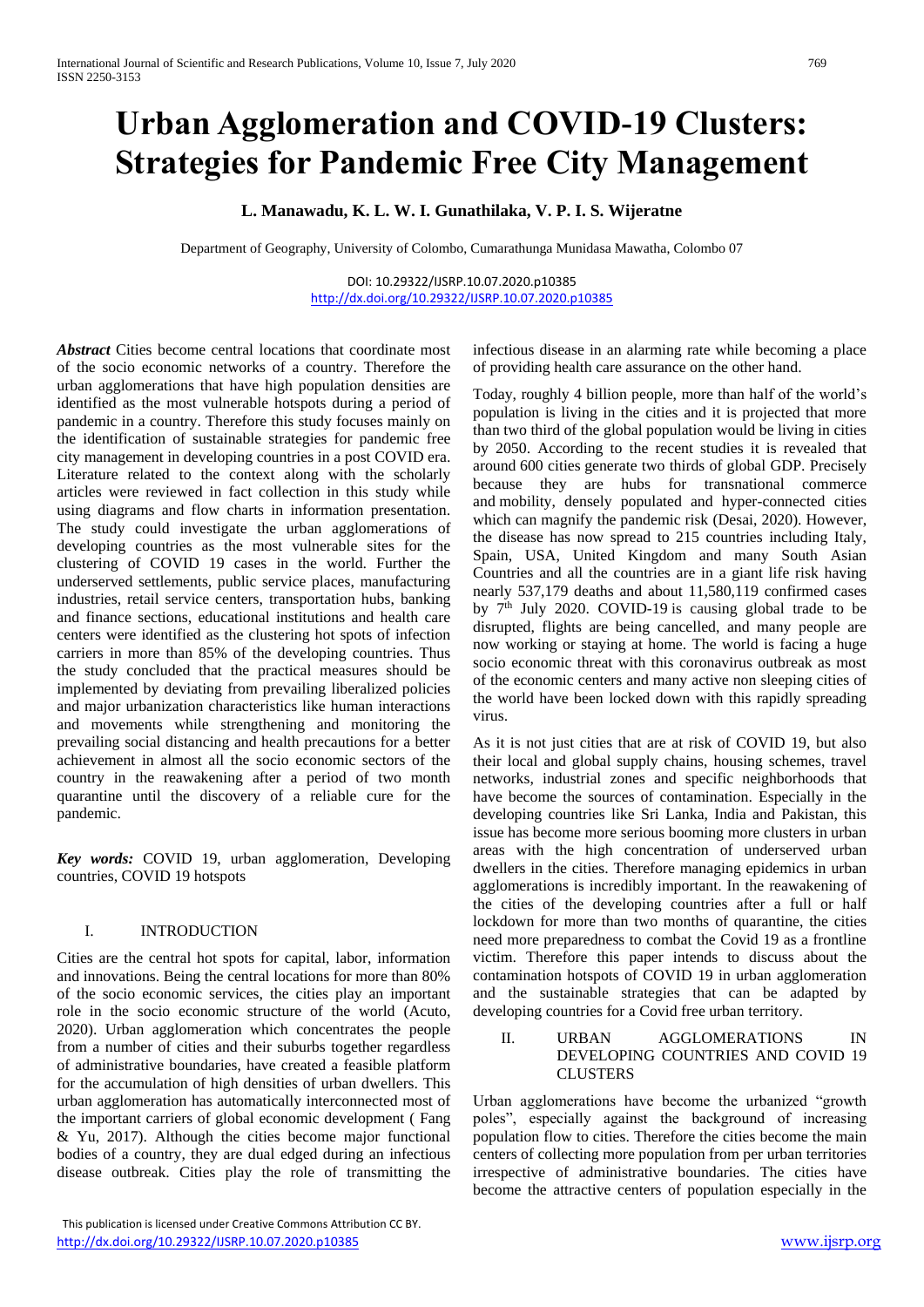developing countries mainly due to the clustering of main service providing hubs in the cities. Therefore the urban agglomerations are considered as the centers which are at the highest risk during a period of a pandemic.

The COVID 19 pandemic outbreak is identified as one of the fast spreading pandemic diseases identified so far. Figure 2.1 clearly shows the different magnitudes in the spread of this deadly pandemic all over the world. Also the figure evidences for the fact that COVID 19 is not a pandemic which is specific only for a particular region in the world where it has affected the entire world in different magnitudes. Asian, European and North American regions are prominent among the highly affected areas in the world. One significant factor is that more than 90% of clusters are identified associated with densely populated urban agglomerations and mega cities in the world.

According to the figure 2.1, it is much clear that most of the COVID 19 clusters are identified associated with the urban agglomerations of developing countries where most of the vulnerable areas have highly impacted from all its socio economic aspects. The impacts of COVID 19 o urban agglomerations which need more managerial solutions are discussed in the next section.



*Figure 2.1: Clustering and spread of COVID 19 all over the world* Source[: https://www.cell.com/trends/molecular-medicine/fulltext/S1471-4914\(20\)30065-4](https://www.cell.com/trends/molecular-medicine/fulltext/S1471-4914(20)30065-4)

| Ш | THE 1                 | <b>IMPACTS</b>    | OE | <b>COVID</b>       | 19 |
|---|-----------------------|-------------------|----|--------------------|----|
|   |                       | <b>CLUSTERING</b> |    | <b>URBAN</b><br>IN |    |
|   | <b>AGGLOMERATIONS</b> |                   |    |                    |    |

This rapid spreading deadly pandemic has become an area of interest for most of the researchers during the period of quarantine. Most of the studies that have been carried out regarding the COVID 19 have basically addressed a number of socio economic impacts all over the world. When going through different studies that have been done on the impacts of COVID 19 throughout the world, it was understood that a study of identifying the sustainable measures for a pandemic free city management is a study which needed more attention in the current world. Therefore the socio economic impacts of COVID 19 which need more attention and sustainable measures can be discussed as follows.

These lock-downs and the Covid-19 prevention measures have resulted in an observable decline in the economies of most of the developing countries as the main city centers which handled more than 80% of country's economic activities became stand still. Wuhan city which became the epicenter of the infection it was estimated that revenue lost in both retail and food services during the Chinese New Year week is reported to be RMB 1 trillion (\$142 billion), as major chains shuttered stores across the country (Lu, 2020).

 This publication is licensed under Creative Commons Attribution CC BY. On the other hand, the fishing industry which is a prominent livelihood of the developing nations have become stand still due to the lock down and quarantine measures. The effects on small-scale fisheries are felt throughout the entire fish chain, from harvesting to processing and marketing. In countries like Norway and Philippines, the surveying reports suggest that the fishing industry has been declares a critical industry and stays open with social distancing mandated at places of work. Major metropolitan areas, such as Manila and other parts of the country are ordered to go on lock down or stay at home. Truck drivers are facing quarantine or preventing from moving seafood from outlying fish landing sites to big city markets. Therefore it is much clear that reliable and sustainable measures are utmost important in reawakening of the cities for a pandemic free life style (Brito & Eyng, 2020).

When considering about the apparel and textile industry which is a labor oriented source of income has completely been disrupted with the low demand for cloths during this time as well as due to social distancing and les labor precaution methods. According to [a recent news reports](https://www.npr.org/sections/coronavirus-live-updates/2020/04/03/826617334/1-million-bangladeshi-garment-workers-lose-jobs-amid-covid-19-economic-fallout), in Bangladesh, the world's second-largest garment exporter, about one million garment workers have lost their jobs as a direct result of sourcing changes. [An online survey of](https://www.workersrights.org/wp-content/uploads/2020/03/Abandoned-Penn-State-WRC-Report-March-27-2020.pdf)  [Bangladesh employers,](https://www.workersrights.org/wp-content/uploads/2020/03/Abandoned-Penn-State-WRC-Report-March-27-2020.pdf) administered between March 21 and March 25, 2020, indicated that 72.4% of furloughed workers have been sent home without pay, and 80.4% of dismissed workers have not received severance pay. In most of the countries these labor oriented industries including construction and engineering, textile industry which support nearly a half of GDPs of many developing countries have become stand still with the current pandemic situation and are identified as the areas which need more concern in sustainable city management (European Civil Society, 2020).

Transportation sector has been one of the primary victims of COVID-19. From rickshaw pullers to airlines, all have been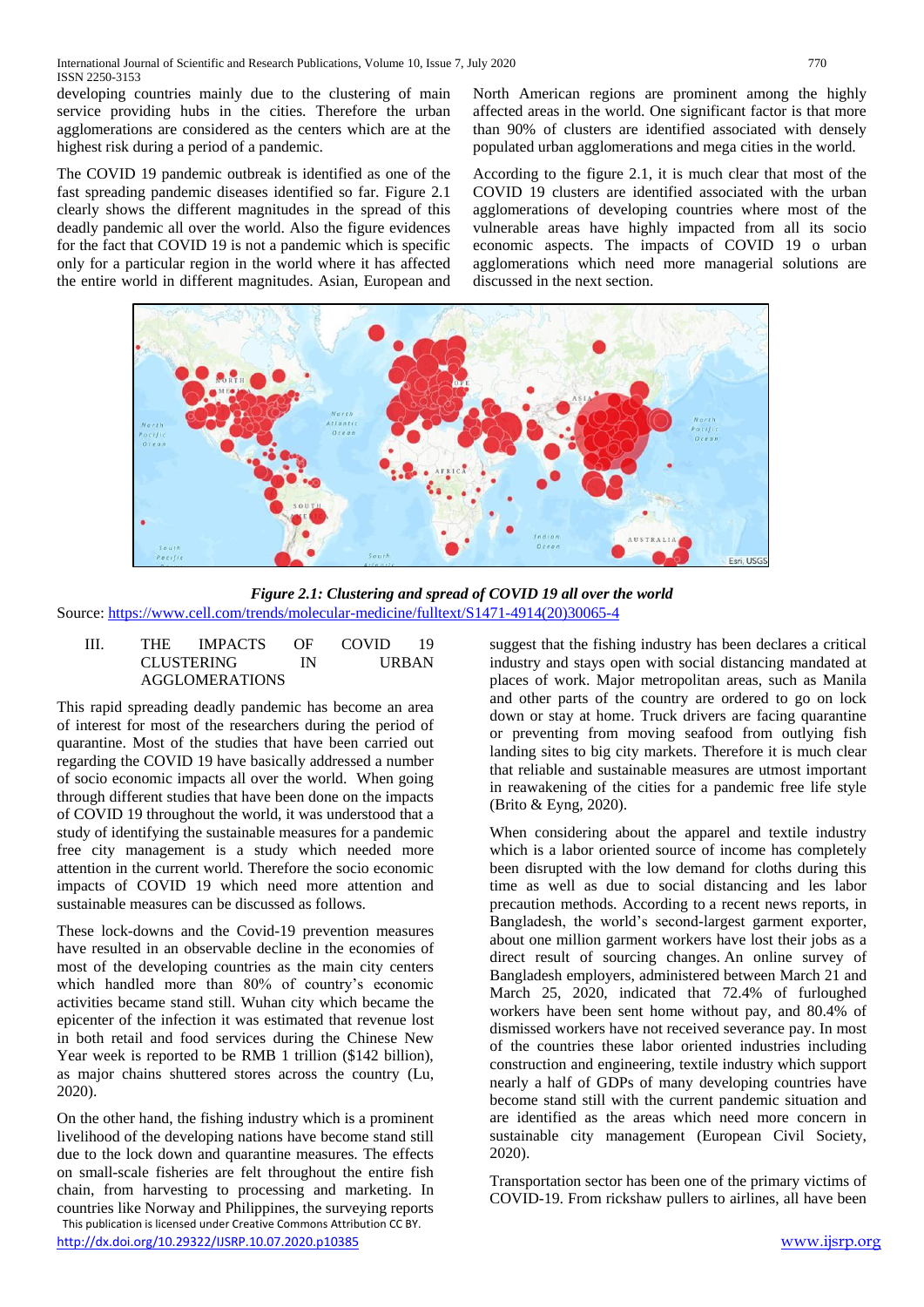affected economically by the pandemic. For instance, India's overall energy demand has been fallen down by 11% in March 2020. Due to lockdown in many countries, the demand for passenger transport has been adversely hit. The freight segment has had a mixed short-term effect in terms of transportation demand. There is a surge in demand for truck drivers in transportation of essential goods. For instance, there is 40% to 60% increase of product being moved into grocery stores and warehouses in US since COVID spread started. Public transportation modes and also the terminals and transits are also identified as the main hotspots of the pandemic spread. In developing countries, much concern should be paid on the health security of public transport modes as it plays an important role in the daily lives of the people ( Harikumar, 2020).

According to the World Tourism Organization (UNWTO) the international tourist arrivals will be down by 20% to 30% in 2020 when compared with 2019 figures, equivalent to a loss of 300 to 450 US\$ billion in international tourism receipts (exports) – almost one third of the US\$ 1.5 trillion generated globally. out of the top 10 destinations by international tourists arrivals (France, Spain, United States, China, Italy, Turkey, Mexico, Germany, UK and Thailand), 8 result to be the hardest hit by COVID-19, implying that the economic shock on tourism will be further exacerbated in these countries. Also the estimates suggest the developing countries that depend mainly on the tourist industry will be greatly hit from this sudden downfall in the industry thus they need more attention on the health security to attract more tourists to those countries with the most appropriate health precautions (Maniga, 2020).

To date, COVID19-driven school closures have impacted over one billion students. By current World Bank information gathering, at the time of writing this, 150 countries are reporting school closures. These numbers have increased rapidly since late February. Apart from its direct impact on schooling, the pandemic impacts include the possible use of school facilities as make-shift hospitals, as in some low-infrastructure rural areas the school may be the only public building available. That may cause lengthier disruption of education services making the building

unavailable for education purposes. Also, as part of the coping mechanisms the practice of offering alternative services of remote learning may work better for those students in households with better connectivity and with higher initial digital skills. This leaves those already disadvantaged further behind, so school closures with the inappropriate system coping mechanisms, might imply an exacerbation in inequality in education (UNESCO, 2020).

When considering the impacts of COVID 19 discussed above, it's an uncomfortable truth to accept the fact that the main cities which function as the hearts of the countries should be back to normal after a period of fully or partial lock down to unfreeze the frozen economies of the countries. Therefore, a study which aims on elaborating healthy measures for a proper preparedness with a continuous monitoring system is an urgent necessity in the current day world which has kind of a research gap. The next section brings out the sustainable strategies that can be taken to build up sustainable pandemic free urban agglomerations in recent future.

#### IV. STRATEGIES FOR THE SUSTAINABLE PANDEMIC FREE CITY MANAGEMENT

Countries play an important role in mitigation and adaptation to this pandemic environment to restart the non-functioning city centers before the discovery of a reliable cure for this deadly pandemic. But the preparedness of the cities for the reawakening is varied over the world. The levels of development, socio economic perspectives of its people and the awareness of the people play a big role in speed recovery of the country. The cities with a high concentration of urban poor and deep economic inequalities are potentially more vulnerable than those that are better resourced, less crowded and more inclusive. Therefore, some strategies can be introduced for the optimal preparedness of cities in developing countries which are mainly woven around primary, secondary, tertiary and quaternary economic activities for a speedy recovery as shown in figure 2 in summary form.

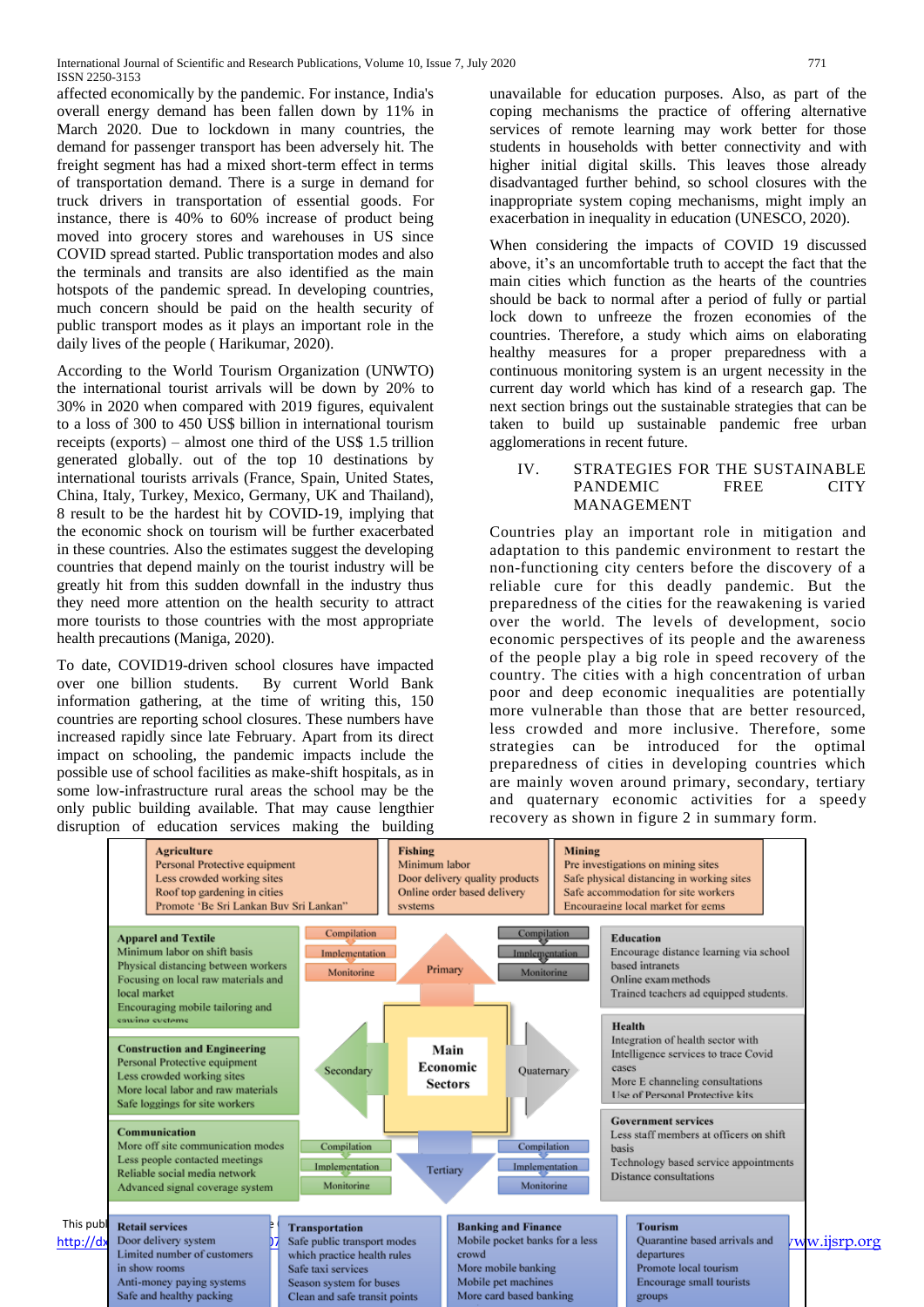#### *Figure 2: A summary of sector specific strategies for a pandemic free city*

In most of the developing countries, majority of the cities are agglomerated with high population densities clustered around different economic activities and services. Therefore a complete lockdown of the country during a period of pandemic would not provide equal opportunities for all to stay at home and work from home to receive their monthly stipend to the bank accounts as more than 50% of the city dwellers engage in daily stipend based informal economic activities which need daily movements from the city and towards the city. Moreover, the urbanized and per-urban populations have a higher risk of disease contamination due to unplanned settlement structures, high population densities, extensive public transport systems etc. Therefore, the strategic measures should be compiled under a well-established monitoring system preparing cities to be functioned in a pandemic situation in a country. The interaction between these adoptable strategies pertaining to different socio economic sectors can further be depicted through figure 3.

The priority of the pandemic free city planning should be given to the public health implementing the most suitable measures that mostly address the health conditions of those who are in crowded and substandard houses in urban areas. Informal settlements in most of the cities available in developing countries like Sri Lanka, India and Pakistan have relatively limited access to safe water, sanitation and hygiene facilities where their vulnerability for a spreading epidemic is absolutely high.

Although the main cities are identified as a center for advanced medication, they have been paralyzed in front of the unexpected increase in the number of COVID 19 cases day by day. Therefore the coordination and coherence in health precaution measures such as the spot checking of body temperature, sanitary precautions like masks, gloves and hand sanitizers using a randomly selected samples from the community while directing the needful to the medical consultations are much important for pandemic control among urban communities. For example, Kigali City in Rwanda is providing access to [basic water and sanitation](https://www.wri.org/blog/2020/04/coronavirus-water-scarcity-hand-washing)  [facilities](https://www.wri.org/blog/2020/04/coronavirus-water-scarcity-hand-washing) for free. Therefore, the functioning of government sponsored water tankers, mobile hand washing facilitators can control the spread of pandemic to a considerable extent.

The health sector which becomes the backbone of a country during a period of pandemic should maintain all prevailing health precautions when handling with normal patients and COVID cases. Government and private health care providers of the countries must step up efforts to provide access to emergency services in cities' most under-served areas, as well as help those who need to quarantine like in the countries such as Colombia. Further the methods like herbal steams, herbal beverages can be promoted and encouraged in tourist industry as health precautions in post COVID era.



*Figure 3: Interactions between adoptable strategies pertaining to different socio economic sectors*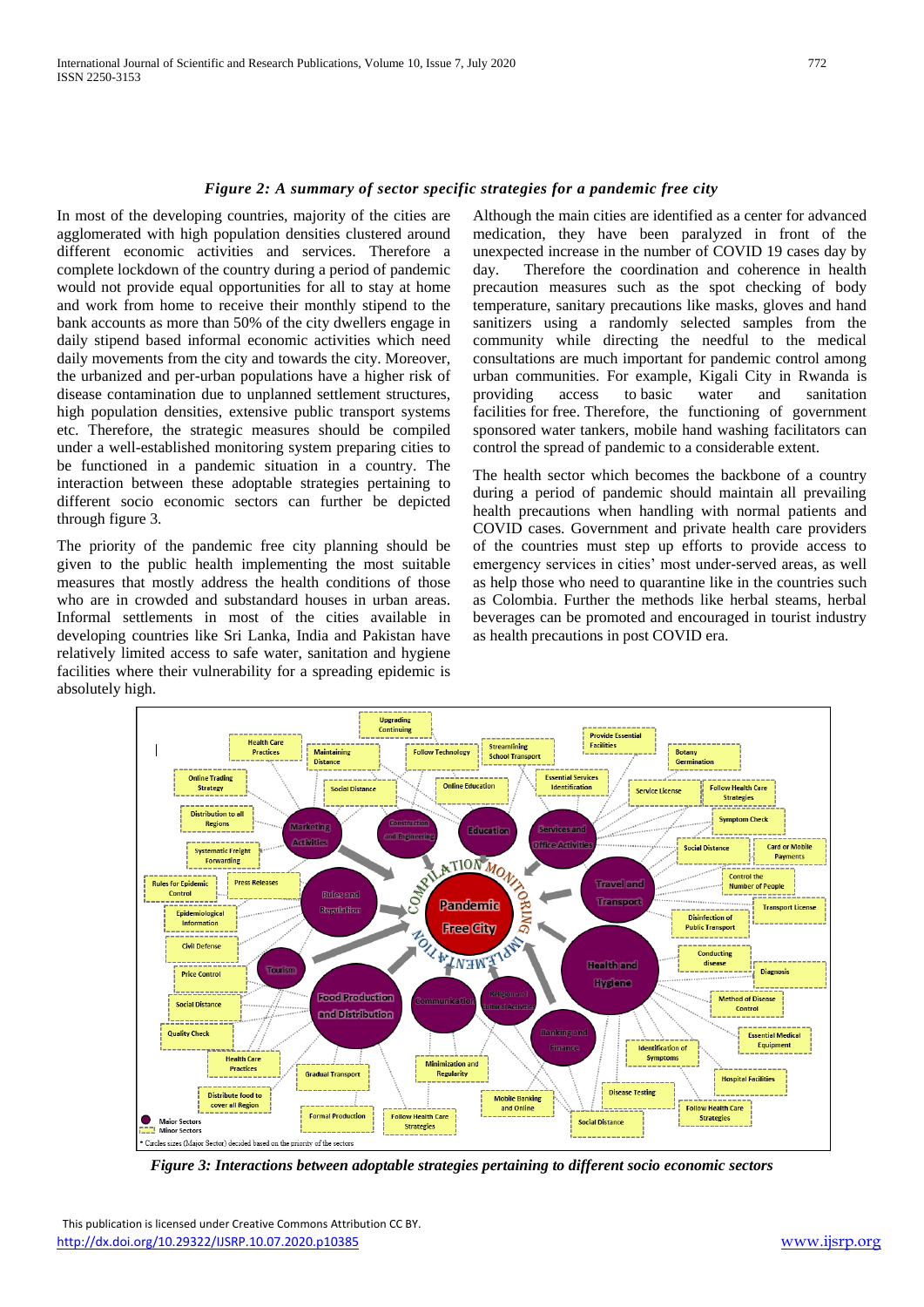Additionally, the health sector should closely interact with the state intelligence services which have the quick access to trace and detect all the locations where a COVID 19 patient has visited. Formulation of a civil task force which works closely with health sector would be an additional benefit for the tracing of COVID 19 cases in the underserved settlements of the countries. As more than half of city dwellers are settled in these underserved settlements in countries like Sri Lanka, India and in most of the African countries, this kind of a strategy would be more beneficial to manage the COVID 19 clusters in those areas. Few members can be appointed for the task force from the same environment as representatives as they have strong mental databases which have the ability to grasp all necessary locations within that underserved settlement during a short period of time with his/her experienced social links. Moreover, City governments must work more closely with community leaders and NGOs that work in informal settlements and other at-risk communities to minimize and prevent the impact of the pandemic. Like in Hong Kong and Singapore creative partnerships with communities, NGOs, the private sector and universities can be highlighted as the necessary measures in pandemic control in majority of developing countries.

The other major factor that should be considered in pandemic free city planning is food production and delivery process. The continuous supply of food in adequate amounts and required qualities under health precautions in urban and per urban areas is an essential necessity in a period of pandemic to address the food related problems among city dwellers especially who have limited access to safe food sources. Price fluctuations in essential food items should be discouraged while ensuring food security of the community. In door food delivery systems, the quality and the safety of the products should be well concerned and the delivery mode or the vehicles used should be under the high health and hygiene measures. It would be really appropriate to discourage the large gatherings in restaurants and cafeterias encouraging more efficient home delivery and take away services. Anti-money methods can be encouraged in payments for food products to avoid the number of customers gathered in food stalls and restaurants as a health precaution method to reduce the increase of COVID 19 clusters in urban agglomerations. As the efficient and sufficient food provision is an important aspect to be discussed in a period of pandemic, the methods should be under the continuous monitoring system for better achievements in such a period.

Further, the discouragement of food miles can be identified as one of the most suitable solutions for a country during a pandemic. Food being the major primary necessity of the human beings, the mobility and movements associated with food production, transportation and marketing are relatively high. The encouragement of city and per urban dwellers for more home gardening and roof top gardening can reduce the food miles of the entire area. The food security and the quality of the products are also assured in this method. If all the city dwellers living in urban areas can practice with sustainable measures of home gardening, the movements and interactions may be reduced while limiting the number of food supplying vehicles entering to the cities daily ensuring the selfsufficiency of that particular area or the region.

Fishing industry being an important livelihood among urban dwellers along the coastal belts of most of the developing island nations like Sri Lanka, Maldives, India and most of African nations, precaution methods are much important in their process of back to normal. Limitation of the number of vessels that can land on the beach or at fishing ports at any one time and limit only essential personnel at landing sites, keeping individuals that are not directly involved in the capture, unloading, transport, purchase, sale or processing of fish away from landing sites, provision of information to fishing communities on ways to reduce the spread of the virus through the practice of social distancing via their traditional leaders and respected leaders in fishing communities. Further the regular thermal checkups before and after the arrival of fishing boats in sea journeys can be encouraged under a well monitoring in a period of pandemic. The door delivery system should be more efficient and the quality of the products should be maintained. Rules should be compiled to have mobile fish stalls under convenient prices with government recommendations and health precautions in such a way that it does not cluster more customers at a point in a particular time. The continuous practice of correct health advices by sellers and door delivery services should be monitored under strict rules and regulations.

The retail services become very much important in a country as it includes the services associated with Fast Moving Consumer Goods (FMCGs). The consumer goods should be high in quality and in good brands where the safe door delivering should be done via a taxi service or through selfdriving by the seller. In addition to that, the marketing process should be keen enough to enroll the customers of a particular product making them feeling like involving in indoor shopping allowing a bargaining system in online shopping as well. In the indoor shopping centers, measures should be taken to maintain the social distance between the customers and while reducing number of customers gathering at one place at a time. More human free markets and mobile vending machines can be established in highly crowded urban areas to avoid the gathering of more people in a particular place at a time. Credit and debit card based payment systems can be promoted to avoid the clustering of more customers around the shop cashiers. Anti-money system would be a better sustainable strategy which can be implemented during a period of pandemic in a country.

Introduction of an entry fee system in the supermarkets in city agglomerations can discourage the clustering of more customers in market places. This fee can be changed according to the time of shopping like a considerable amount per head in peak hours of marketing to discourage the number of individuals visiting the shop. This method would increase the proportion of people enjoying the online shopping as well as it will limit the number of family members out for shopping at a time. Further, the supermarkets can be rearranged in a periodical manner which directs the customer to the place where they need to get their essentials. For example if the areas have been allocated separately for vegetables, fruits, grocery and other items, the customers can directly go to the areas where they have the necessity.

Further, the transport system of a country which manages the movements of people from one place to another is relatively at high risk during a period of pandemic in a country. Therefore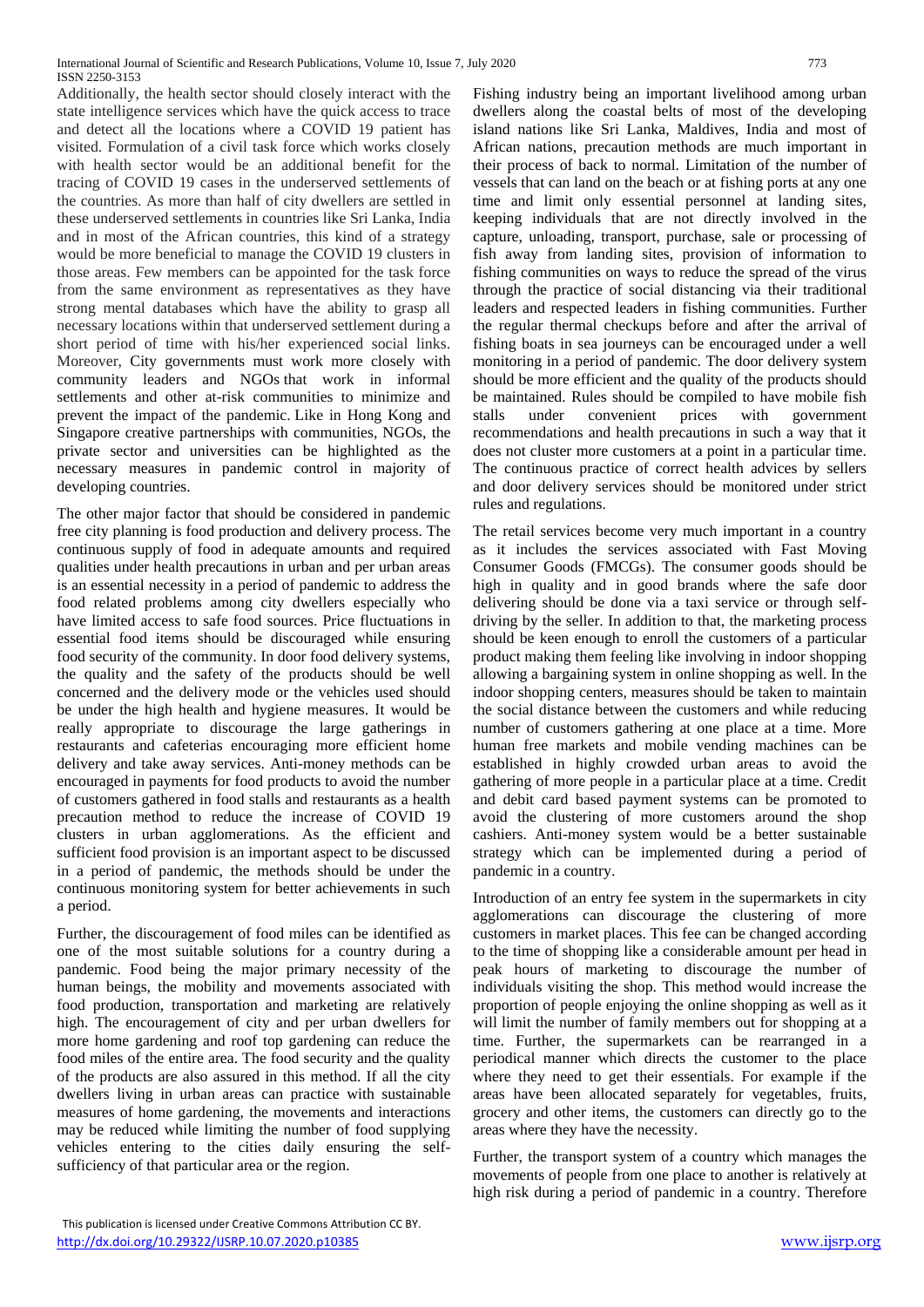the arrangements should be made to carry fewer and more dispersed passengers in buses and trains and public spaces are needed to be dispersed especially at entrances and the exits at stations and bus terminals. The public transport modes can be made safer and secured using a card payment system which allows the passenger himself to punch the card at the entrance. This allows the travelers to buy and authenticate tickets on their mobile phone like in countries such as Norway, China and UK. This would be a sustainable remedy to break the conductor authority based over loadings in public buses in Sri Lanka. Introduction of different bus charges in peak hours and non-peak hours may encourage the passengers to travel in nonpeak hours. And also the clustering of passengers in transport terminals can be reduced by introducing different starting and finishing hours or the working hours in the offices and service centers. Cycling can also be promoted as a safer and faster way for the transportation of short distances. For instance Cities like [Bogotá,](https://thecityfix.com/blog/bogota-company-deploys-400-free-e-bikes-help-health-workers-respond-covid-19-carlos-pardo/) Berlin and Mexico City have expanded such efforts to discourage the rapid spreading of pandemics.

When it comes to the construction and engineering section, it is identified as a labor oriented industry which needs more labor to be functioned. During a period of a pandemic like COVID 19 which has a very high transmitting rate, importing labor from other countries like China and Korea (the most popular labor importing destinations of developing countries), is highly vulnerable. Therefore the use of local labor in constructions under the supervision of local and foreign expertise knowledge received via off site communication methods such as online discussions can be encouraged in the post COVID era. Further, the sites which have already started working with foreign labor should be highly monitored compiling rules and regulations assigning the responsibility of providing healthy accommodation and transportation facilities to their mother companies.

Textile industry which plays an important role in Sri Lankan economy should be refunctioned under government recommended health precautions. The labor practices should be properly monitored concerning on social distancing at work places and the wearing of sanitary kits during working hours. The accommodation places should not be clustered and the factories should make duty rosters for their workers in shift basis in such a way that it uses the minimum number of labors per day to function the industry. At the same time the local sawing industry can be promoted introducing mobile tailor shops which can visit the customer for measurement taking and fit-on adjustment of the garments.

Mobile and online banking, cash less card based transactions should be encouraged for a secured and safe banking and finance services in post COVID era. All government and private sector banks can make arrangements to facilitate their customers with effective mobile banking methods where their mobile phones serve as wallets encouraging anti money system in all monetary transactions. More walking pet machines in city areas would encourage its customers to have safe banking services at their door steps which would ultimately become a controlling factor of the rapid spreading pandemic.

The online teaching methods which are based on school or institutional intranet systems can be promoted as a sustainable strategy in pandemic free city planning. In this distance learning system, all the students and teachers should have equal level of access to equipment and technology. And also

 This publication is licensed under Creative Commons Attribution CC BY. <http://dx.doi.org/10.29322/IJSRP.10.07.2020.p10385> [www.ijsrp.org](http://ijsrp.org/)

the priority should be given on marginalized and rural settings which have limited access to the latest technologies as the education system is something that cannot be fragmentized based on their rural urban settings. Therefore, the distance learning process along with online exam methods should be promoted with training sessions and equipment for both students and teachers for sustainable achievements during a period of pandemic. The schools and educational institutions located away from the main city centers can be started under heath precaution methods that allow the students to be present in schools in a roster basis as the senior classes first and then the junior and primary.

Finally the government services sector which addresses the needs and wants of the majority of the local community needs to be reopened under a well monitored health precaution system. The government office services can be rendered in shift basis under previously arranged appointment methods. Further, the consultations can be done via official websites and over the phone under a well monitored time table. Consultation time slots can be prepared in such a way that it does not gather a large number of people in a particular place at a time. The efficient and quality service via off site modes as much as possible would be an additional beneficiary to avoid the clustering of people in front of the government offices for services. Further the methods can be compiled to receive and submit the essential government service related documents and certificates like educational certificates, birth and death registrations, driving license etc. on an online basis to reduce the office visits.

# V. CONCLUSION

The COVID 19 pandemic has turned the world outside our door steps into a very different environment limiting all our complicated social linkages to the size of our homes. This layout has made most of the cities which were internationally connected hubs filled with millions of people working, commuting, sightseeing, drinking, dancing and hugging one another, isolated with social distancing and with face covered, mask wearing people whose eyes are filled with frighten and wear no single smile of companion with each other. This condition all over the world has brought out the attention of responsible authorities and executives to compile, implement and monitor the necessary health measures to reawake from the current pandemic situation.

Accordingly, the itchy truth is that, no one can predict that this is neither the first nor the last pandemic that our modern cities will face. Until the discovery of a reliable cure, the emergence of victims of COVID 19 is absolute. But the avoiding of clustering and community spreading can be controlled to a considerable extent through the safer practices of the community. Sustainable measures are indeed essentials to rethink, re plan and redesign before the reopening of the country to the public community. Therefore, it is crystal clear that COVID 19 pandemic has hit the reset button of the entire world allowing global community to find sustainable strategies to rebuild the empty streets, quarantined urban dwellers, locked-down cities and Stand stilled economies with an astonishing consent.

# **REFERENCES**